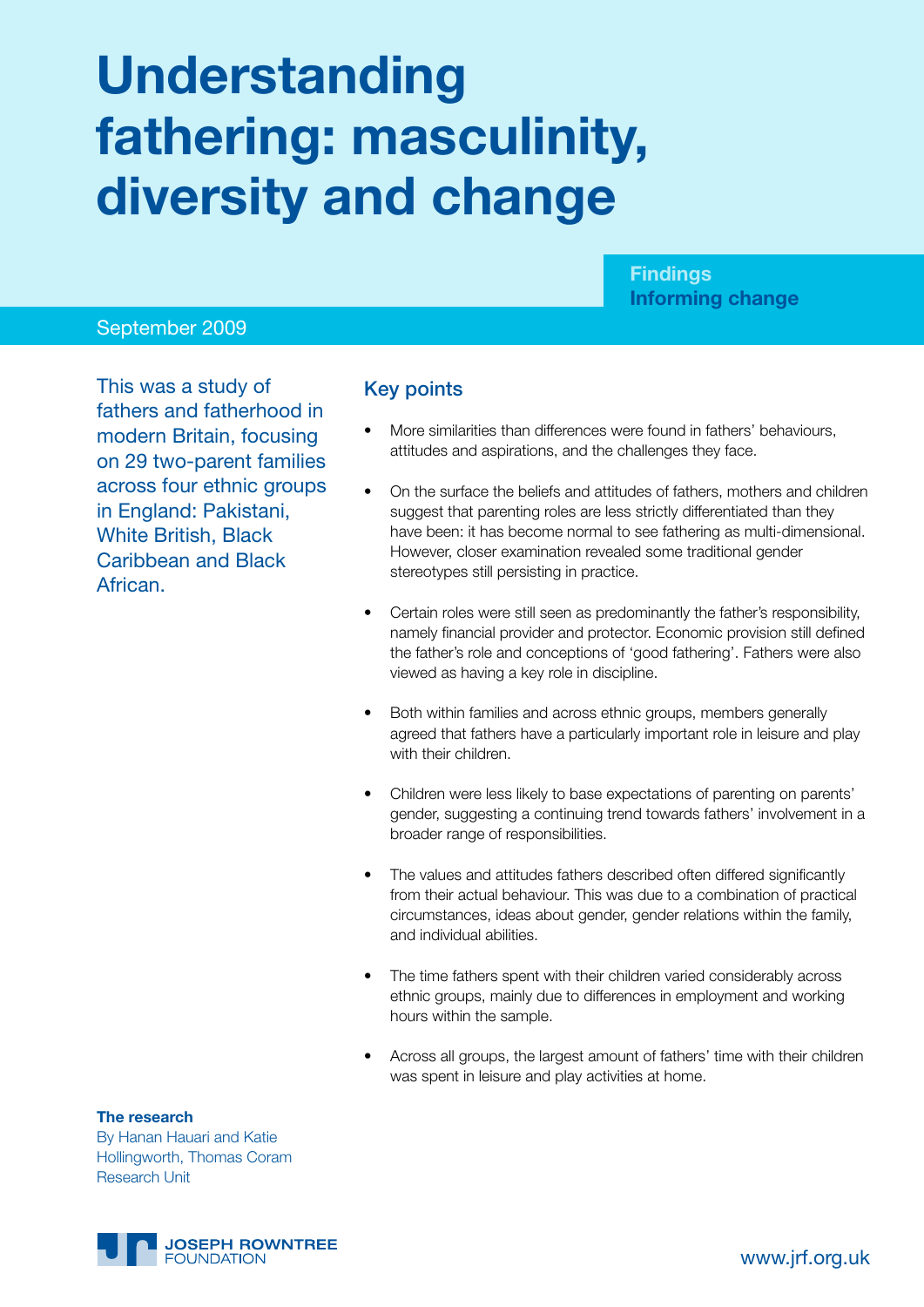# **Background**

Parents in Britain today show signs of being in the midst of a 'parenting transformation'. Gender stereotypes of parental roles are still alive and well within the family. However, the role of the father continues in its transformation from a traditional one-dimensional role to one that is more multi-dimensional, to meet the current demands of fathering/ parenting and the expectation that a father should be involved in all aspects of childcare and child-rearing activities.

Accompanied by a growing body of research evidence endorsing the benefits of 'good parenting', the issue of parenting has been a key policy focus over much of the last decade. Evidence suggests that children benefit significantly when their fathers are actively involved in their care and upbringing. Fathering – what it is and how it can be supported – has in consequence risen higher on the political agenda for UK policy-makers.

The aim of this research was to gain a better understanding of what being a father means to parents and children in four ethnic communities in England: Pakistani, White British, Black Caribbean and Black African. It explored:

- what fathering involves;
- what values and aspirations are attached to fathering; and
- to what extent, in a modern multicultural England that is changing fast, a 'common model' of fatherhood can be identified that holds within and across families from diverse ethnic groups.

The research was based on fathers', mothers' and children's qualitative reports of values, attitudes and behaviours relating to fathering, together with quantitative analysis of their activity diaries.

# Values and attitudes

Across the sample there was evidence that values and attitudes concerning the role of fathers were changing. Fathers were expected to engage in all aspects of raising children assuming a greater multiplicity of roles than ever before. However, consensus on the exact nature of the role – that is, what they should and should not do – was less evident.

Roles such as financial provider and protector continued to be seen as predominantly the responsibility of the father. In particular, economic provision still tends to define the role of the father and remains linked to conceptions of 'good fathering'. Whereas traditionally this one-dimensional approach might have been sufficient to fulfil the paternal role, fathers today are expected to be more than just financial providers, embracing the more multi-dimensional notion of fathering that has now become the norm.

"I think more's expected of fathers now than thirty years ago, thirty years ago the man's responsibility was to go out to work and come home … but I think gradually it's become that way where from a father having maybe ten per cent of the responsibility, his responsibility has gone up, he's going up like fifty per cent ... having to learn to have equal responsibility as the mother for what goes on in children's lives and how much you contribute towards them, I think that's what's changed." (White British father)

Fathers were viewed as having a unique disciplinary role to play, in particular for boys, and more specifically in Black families, where more authoritarian discipline often takes prominence in child-rearing. In both Pakistani and Black families, the father's ability to engender a greater level of respect in their children was seen as important in ensuring that children grow up to be disciplined and well behaved in society. There was a general consensus across all ethnic groups that fathers were more effective disciplinarians than mothers, and were also important role models for their children, especially their sons.

"Boys don't tend to take what I say, they tend to take what he [father] says more, like he's above me, that's how they view it." (Black Caribbean mother)

"I do think that to bring up a boy child you do need a man to put him in place … the woman can't put them in place because they're turning young men now and they are bigger than their mum, they're stronger than their mums and they wanna do what they wanna do." (Black Caribbean father)

Many parents believed that a lack of paternal involvement in disciplining children could lead to detrimental outcomes for children and young people that may become more apparent during adolescence, such as lack of respect, delinquency and criminal behaviour. Mothers and children also considered fathers to be important in their role as protectors of the family.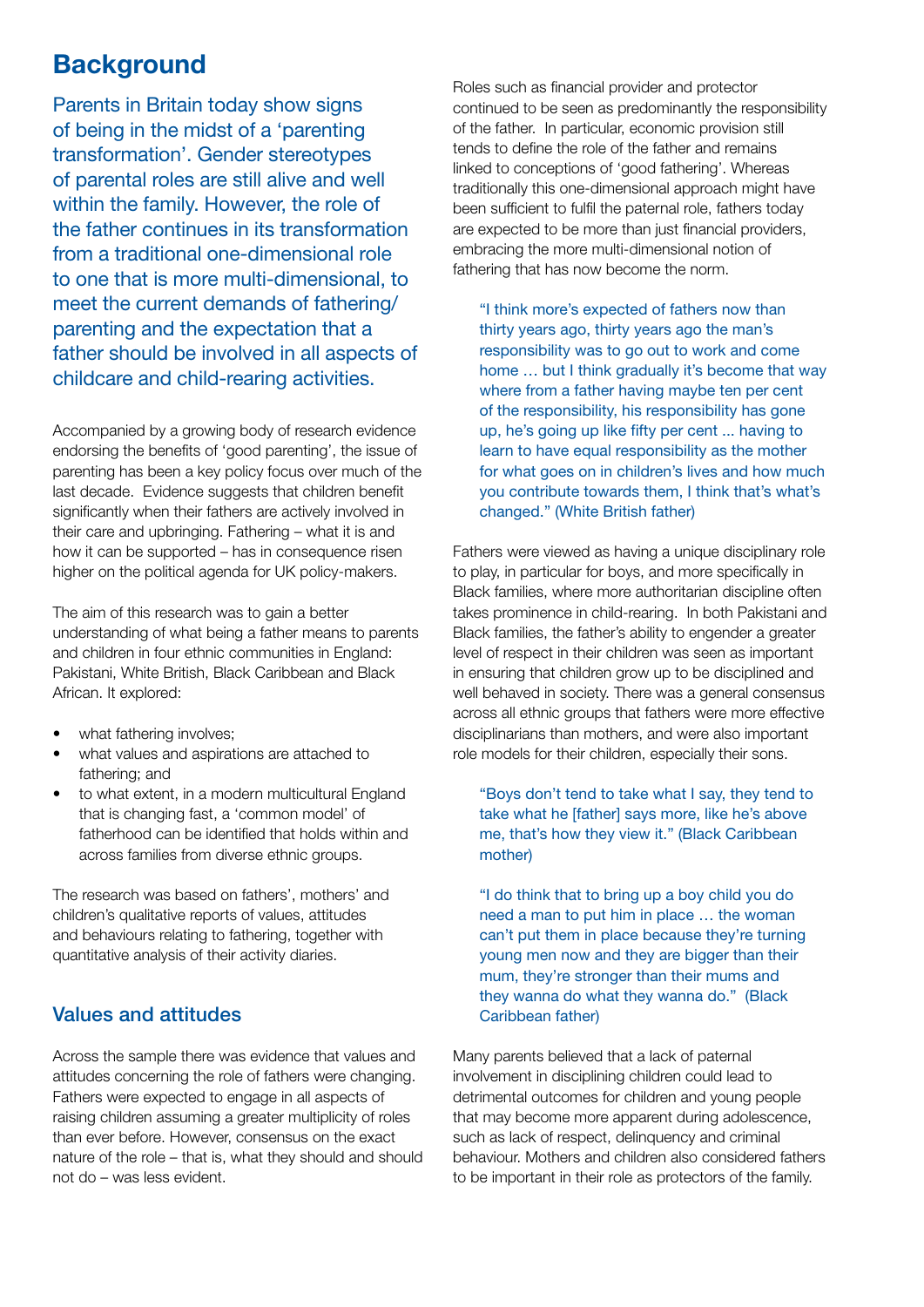The presence of a father made families feel secure and safe, not just in terms of physical safety, but also financially safe, given their role as breadwinner.

The values and attitudes held by parents in relation to fathers' roles and responsibilities appeared to be quite fluid over time. This was in response to a range of complex and sometimes competing factors, such as practical life circumstances, ideas about gender (individual and societal), gender relations within the family and individual abilities. For example, despite traditional ideas about gender roles, financial difficulties in a family were reflected in changed attitudes to the father as sole financial provider.

For children and young people, values and attitudes around fathers' roles and responsibilities seemed to be largely consistent with the roles that their fathers actually fulfilled.

# Fathers' behaviour

The time fathers spent with children was directly linked to the time they had available. Fathers in full-time employment spent significantly less time engaging directly with their children than those who were unemployed or employed part-time.

Fathers spent considerably less time than mothers in physical care-giving, on average only fifteen minutes per day, although this increased to twice this time among Black Caribbean fathers. As might be expected, fathers who worked long or irregular hours were less involved in activities such as housework and cooking. On the other hand, fathers who were employed in higher grade jobs, or who were unemployed, spent greater amounts of time in domestic responsibilities.

Fathers had a special role to fill in playing with their children. The diary records and interviews with all family members revealed that across all ethnic groups, when fathers were involved, leisure activities with children consumed by far the greatest amount of their time. They spent on average three hours per day on play, both at home and outside the home. The middle years of childhood were clearly a key period when fathers had the greatest direct involvement in such activities with their children.

## "Without my dad, I really wouldn't be having that much fun." (Pakistani young person)

Across all families in the sample, fathers spent on average 5.5 hours per day directly engaged in activities with their children. The White British fathers generally

spent more time in this way than any of the other ethnic groups, largely due to the higher rate of unemployment and self-employment in this group which resulted in their greater availability.

# What shapes fathering?

### *Own experiences of being parented*

Many fathers described having experienced a fairly traditional style of parenting from their own fathers. Fathers of the previous generation were generally confined to the role of breadwinner and disciplinarian, with relatively low levels of involvement in other domains such as child rearing and domestic activities. On the whole, the fathers in this sample showed more differences than similarities with previous generations in their style of fathering, though the extent varied between individuals and ethnic differences were not apparent. In particular, those fathers who described very low levels of paternal engagement and nurturing in their own childhood tended to be more motivated to increase their involvement with their own children.

#### *Gender relations/constructs*

Although on the surface parents across all ethnic groups expressed egalitarian views on gender roles and the division of labour, a more traditional view emerged when parents talked in detail about specific roles and responsibilities. More than half of parents across the sample believed the genders to be inherently different in relation to the task of parenting, such that one might be more naturally suited to certain roles than others (for example, mothers more suited to physical care-giving). At the same time, most parents also thought that parents of either gender could competently fulfil most parenting roles if required. Overall, Pakistani and Black African parents tended to hold more traditional views on gender roles in contrast to their White British or Black Caribbean counterparts.

#### *Tradition, culture and religion*

Tradition and culture continued to have a strong influence in shaping fathering behaviours and ideals within Pakistani families, and also in some Black Caribbean and Black African families, particularly when the father had been born outside the UK. Parenting practices and ideals across a number of domains such as discipline, financial provision, guiding and monitoring relationships, and encouraging children to learn about parents' culture and religion seemed to be shaped by tradition and culture. At the same time, the findings suggest that the influence of tradition and culture was moderated somewhat by practical, social and cultural factors associated with living in a modern English society.